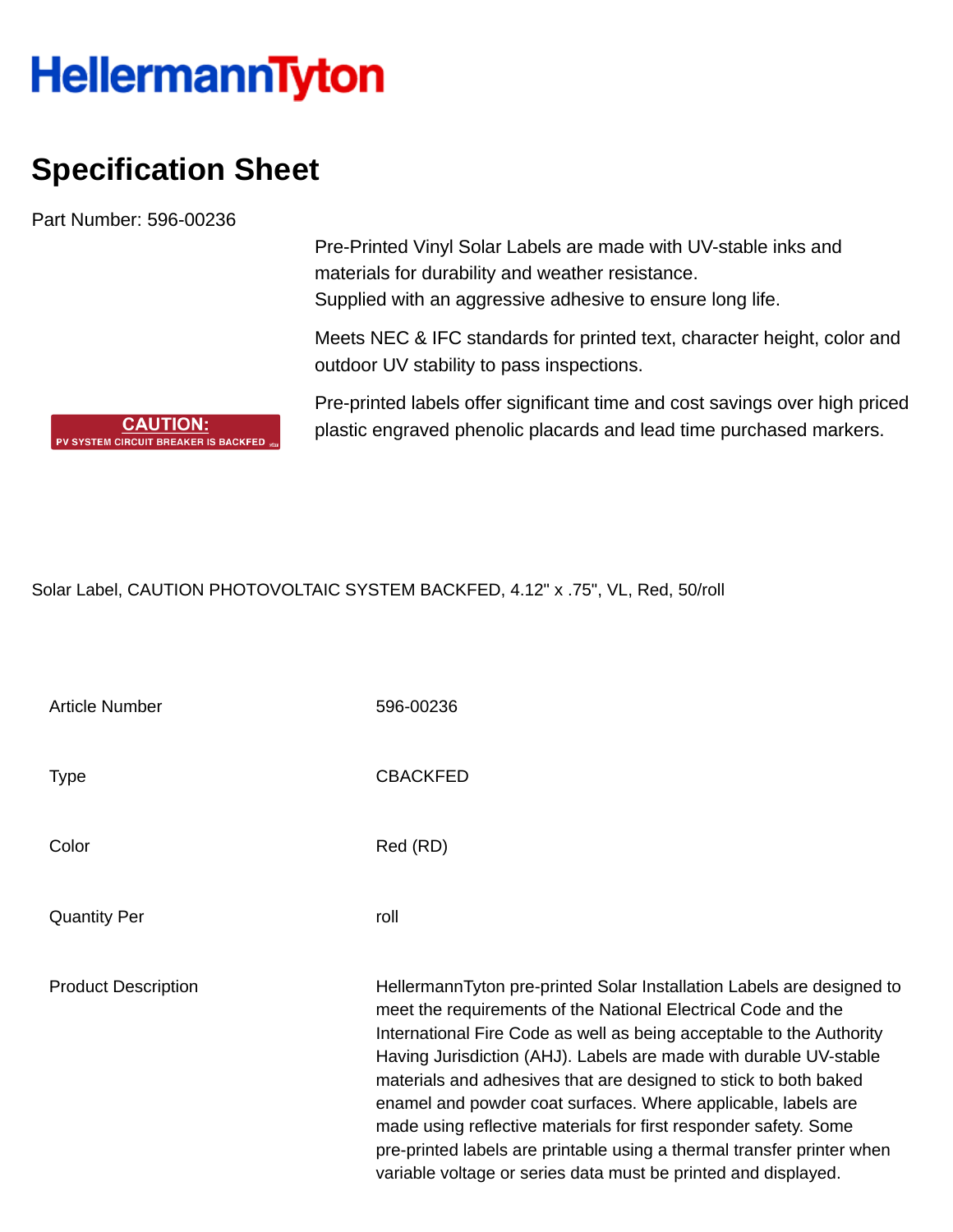| <b>Short Description</b>              | Solar Label, CAUTION PHOTOVOLTAIC SYSTEM BACKFED, 4.12"<br>x .75", VL, Red, 50/roll         |  |
|---------------------------------------|---------------------------------------------------------------------------------------------|--|
| <b>Global Part Name</b>               | CBACKFED-443/281-RD                                                                         |  |
|                                       |                                                                                             |  |
| Width W (Imperial)                    | 4.125                                                                                       |  |
| Width W (Metric)                      | 104.6                                                                                       |  |
| Thickness T (Imperial)                | 0.0025                                                                                      |  |
| Thickness T (Metric)                  | 64.0                                                                                        |  |
| Height H (Imperial)                   | 0.75                                                                                        |  |
| Height H (Metric)                     | 19.05                                                                                       |  |
|                                       |                                                                                             |  |
| Material                              | Type 443/281, UV-stabilized flexible white vinyl with clear polyester<br>laminate (443/281) |  |
| <b>Material Shortcut</b>              | 443/281                                                                                     |  |
| Adhesive                              | Acrylic                                                                                     |  |
| Halogen Free                          | No                                                                                          |  |
| <b>Adhesive Operating Temperature</b> | -40°F to +174°F (-40°C to +79°C)                                                            |  |
| <b>Operating Temperature</b>          | -40°F to +174°F (-40°C to +79°C)                                                            |  |